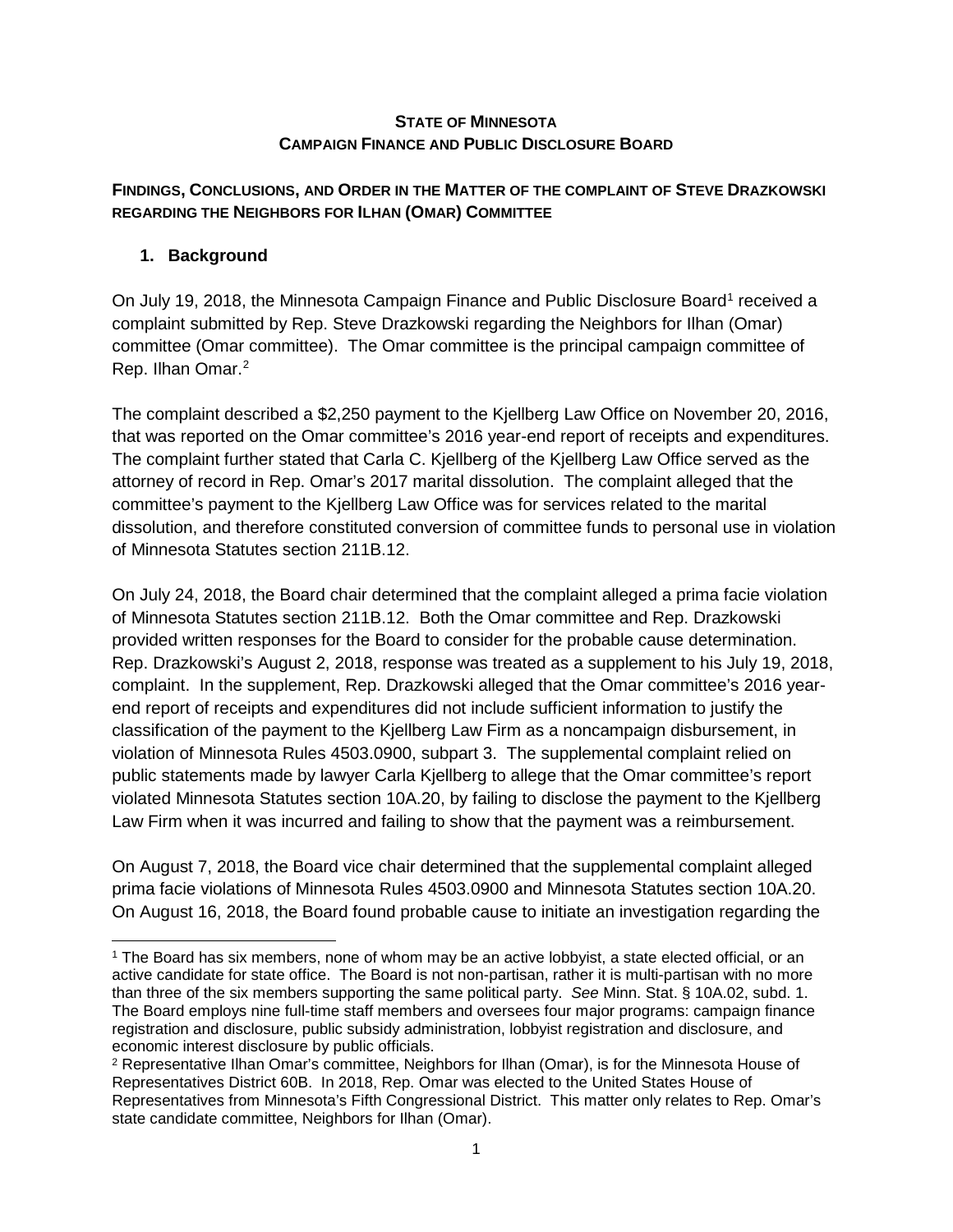Omar committee's possible violations of Minnesota Statutes sections 10A.20 and 211B.12 and Minnesota Rules 4503.0900 based on the July 19, 2018, complaint and supplement. The August 16, 2018, probable cause determination combined all matters into one investigation because they involved the same facts.

At the outset of the investigation, Board staff reviewed the Omar committee's 2017 year-end report of receipts and expenditures and discovered multiple noncampaign disbursements and one campaign expenditure relating to Rep. Omar's out-of-state travel. The noncampaign disbursements were for airfare, hotel accommodations, and other expenses related to attending five out-of-state events, all categorized as expenses of serving in public office. The Omar committee's 2017 year-end report stated that the campaign expenditure was for airfare "to Boston to speak at rally," which may have been to support a local candidate in violation of Minnesota Statutes section 10A.27, subdivision 9. It was not clear from the report that the travel expenses were permitted noncampaign disbursements or permitted campaign expenditures under Minnesota Statutes section 211B.12. As required by Minnesota Statutes section 10A.022, subdivision 3, paragraph (b), Board staff sought approval from the Board to expand the investigation to include the 2017 out-of-state travel. The Omar committee was notified of staff's intent to bring the 2017 out-of-state travel expenses before the Board. On September 25, 2018, the Omar committee submitted a response about Rep. Omar's out-of-state travel. On October 3, 2018, the Board found probable cause to expand the investigation to include the outof-state travel and the Omar committee's possible violations of Minnesota Statutes sections 10A.27, subdivision 9, and 211B.12.

On October 8, 2018, the Board received another complaint from Rep. Drazkowski regarding the Neighbors for Ilhan (Omar) committee. This new complaint alleged violations of Minnesota Statutes Chapters 10A and 211B that were not raised in the earlier complaint, specifically that the Omar committee's 2017 year-end report of receipts and expenditures showed several outof-state trips paid for by the committee and that such disbursements should not be allowed as campaign expenditures or noncampaign disbursements. The second complaint alleged that Rep. Omar's trip to Boston was to support a local candidate there in violation of Minnesota Statutes section 10A.27, subdivision 9. The other allegations were similar to the travel issues that were the subject of the expanded investigation authorized by the Board. Although the Board already had expanded the investigation to include the 2017 out-of-state travel expenses, Minnesota Statutes section 10A.022, subdivision 3, paragraph (c), required a prima facie determination on the new complaint submitted by Rep. Drazkowski. On October 12, 2018, the Board chair determined that the new complaint from Rep. Drazkowski alleged prima facie violations of Minnesota Statutes sections 10A.27 and 211B.12. On November 7, 2018, the Board found probable cause existed that warranted an investigation of the Omar committee's possible violations of Minnesota Statutes sections 10A.27, subdivision 9, and 211B.12.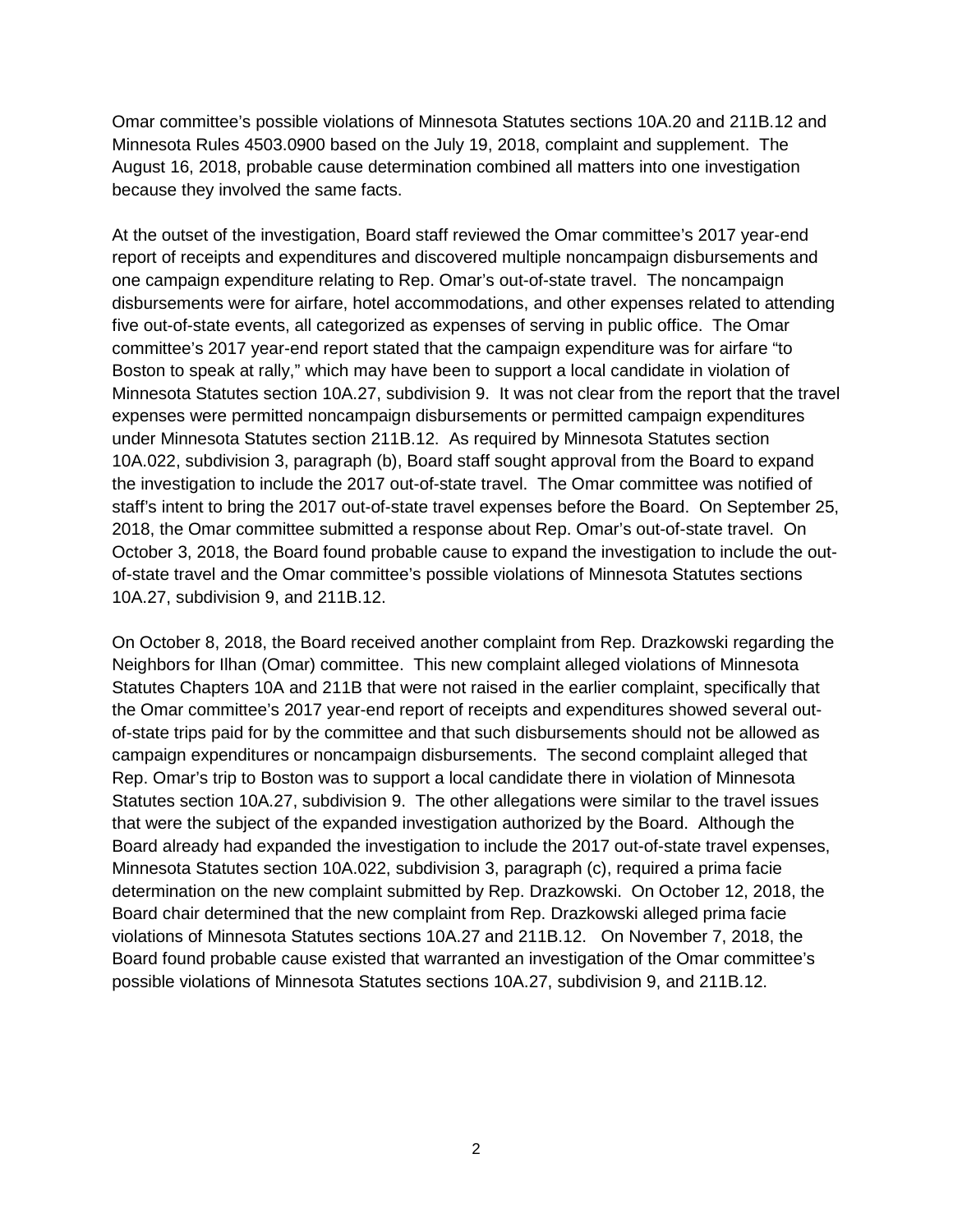# **2. The investigation**

The required notices of the probable cause determinations and the investigation were provided to Rep. Drazkowski directly and to the Omar committee through its attorney. During the course of the investigation, the Board conducted sworn interviews with Elizabeth Loeb, treasurer of the Omar committee in 2016 and 2017; Carla Kjellberg, attorney for the Omar committee in 2016; Rep. Ilhan Omar, the candidate; Sonia Neculescu, district director/campaign manager of the committee; Connor McNutt, legislative aide to Rep. Omar; Matthew Gehring, staff coordinator for the Minnesota House of Representatives Research Office; and Patrick McCormack, director of the Minnesota House of Representatives Research Office. Over the course of the investigation, the Board requested documents on multiple occasions from the Omar committee. In response to the Board's request, the Omar committee provided copies of emails and a written response from Claudia Anderson, the former bookkeeper of the Omar committee. In the course of the investigation, participation by the Omar committee was both voluntary and cooperative. Lastly, an attorney for the Omar committee addressed the Board at the June 5, 2019, Board meeting.

# **3. Applicable statutes, administrative rules, and prior Board actions**

Minnesota Statutes section 211B.12 provides that "[u]se of money collected for political purposes is prohibited unless the use is reasonably related to the conduct of election campaigns, or is a noncampaign disbursement as defined in Minnesota Statutes section 10A.01, subdivision 26." The statute also provides that "[m]oney collected for political purposes . . . may not be converted to personal use."

Minnesota Statutes section 10A.34, subdivision 4, provides that the Board may impose a civil penalty of up to \$3,000 per violation on the person responsible for the conversion of funds to personal use.

Minnesota Statutes section 10A.01, subdivision 9, provides that campaign expenditure "means a purchase or payment of money . . . made or incurred for the purpose of influencing the nomination or election of a candidate."

Minnesota Statutes section 10A.01, subdivision 26, paragraph (a), clause (10), provides that noncampaign disbursements by a principal campaign committee include payment for the candidate's expenses for serving in public office. Travel expenses can fall within this category when the reason for the candidate's attendance at the event is to help the candidate in the performance of the duties of the office held and the candidate would not have attended the event if the candidate were not an office holder; however, the sole purpose of travel outside the candidate's district cannot be for the candidate to build relationships. *See* Findings in the matter of the People for (Gregory) Davids Committee (Aug. 15, 2006); Findings in the matter of the Joe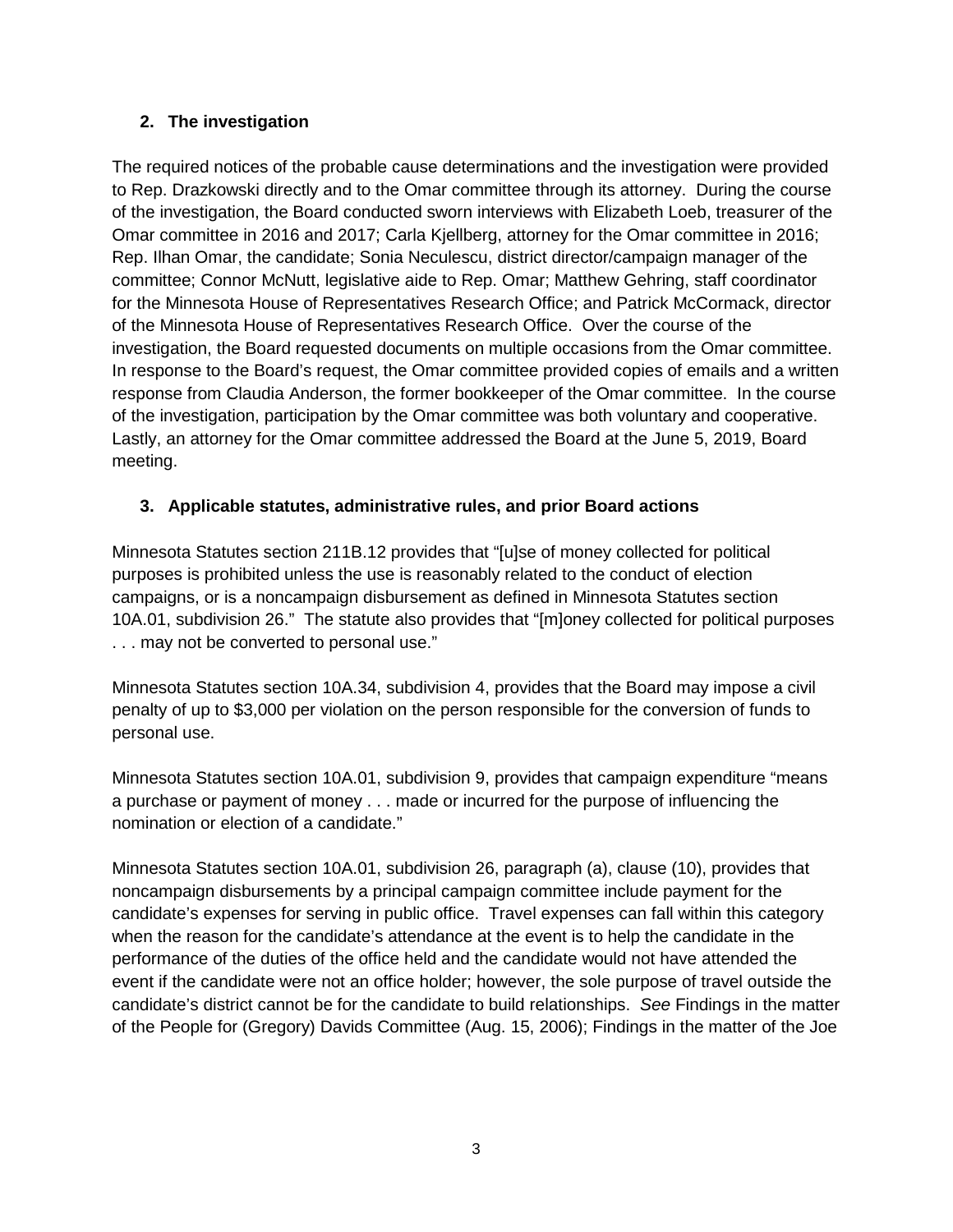Hoppe Volunteer Committee (May 27, 2016); Advisory Opinion 277 (Oct. 31, 1997); Advisory Opinion 383 (Aug. 15, 2006).[3](#page-3-0)

The Board notes that in a previous advisory opinion the Board found that the cost of an international trip could not be paid for with campaign committee funds as either a campaign expenditure or a noncampaign disbursement. However, in that opinion the elected official was not traveling to attend a conference related to legislative issues of concern to Minnesota. Instead, the travel was organized as an opportunity to learn about concerns and challenges facing another country. *See* Advisory Opinion 390 (Nov. 28, 2006).[4](#page-3-1)

Minnesota Statutes section 10A.01, subdivision 26, paragraph (a), clause (1), provides that accounting and legal fees related to the campaign committee are a permitted noncampaign disbursement. Legal fees may be paid for with committee funds if the services relate to the candidate's chances of election and the candidate does not personally benefit from the services. *See* Advisory Opinion 328 (June 26, 2001); Advisory Opinion 318 (Oct. 13, 1999).

Chapter 10A has several provisions relating to recordkeeping and reporting. Minnesota Statutes section 10A.20, subdivision 4, states in relevant part, "[a] report must cover the period from January 1 of the reporting year to seven days before the filing date." Minnesota Statutes section 10A.20, subdivision 3, paragraph (j), requires that the reporting entity disclose unpaid bills on a report of receipts and expenditures as those bills are incurred. Minnesota Rules 4503.0900, subpart 3, states that "[i]temization of an expense which is classified as a noncampaign disbursement must include sufficient information to justify the classification."

Minnesota Statutes section 10A.20, subdivision 13, provides that when a committee reimburses someone for an expenditure, the committee can report that reimbursement in one of two ways: 1) report the expenditure or noncampaign disbursement as if it was paid directly to the vendor who sold the good or service used; or 2) report the name and address of the person being reimbursed as the payee and include the name and address of the vendor from which the person being reimbursed bought the good or service.

Finally, Minnesota Statutes section 10A.27, subdivision 9, paragraph (d), bars a state candidate or treasurer from making "a contribution from the principal campaign committee to a candidate for political subdivision office in any state."

# **4. Standard of proof and burden of proof**

The standard of proof applicable to this matter is the preponderance of the evidence standard. Under that standard, the Board must be convinced by the evidence and the reasonable inferences that may be drawn from that evidence that it is more likely that a particular fact exists than that it does not exist. If the evidence on a particular matter is equally balanced, any finding

<span id="page-3-0"></span> <sup>3</sup> In 2018, Minnesota Statutes section 10A.173, subdivision 4, codified these provisions into statute. The changes were not effective until June 1, 2018, and therefore do not apply in this case.

<span id="page-3-1"></span><sup>4</sup> Minnesota Statutes Chapters 10A and 211B do not specifically prohibit international travel.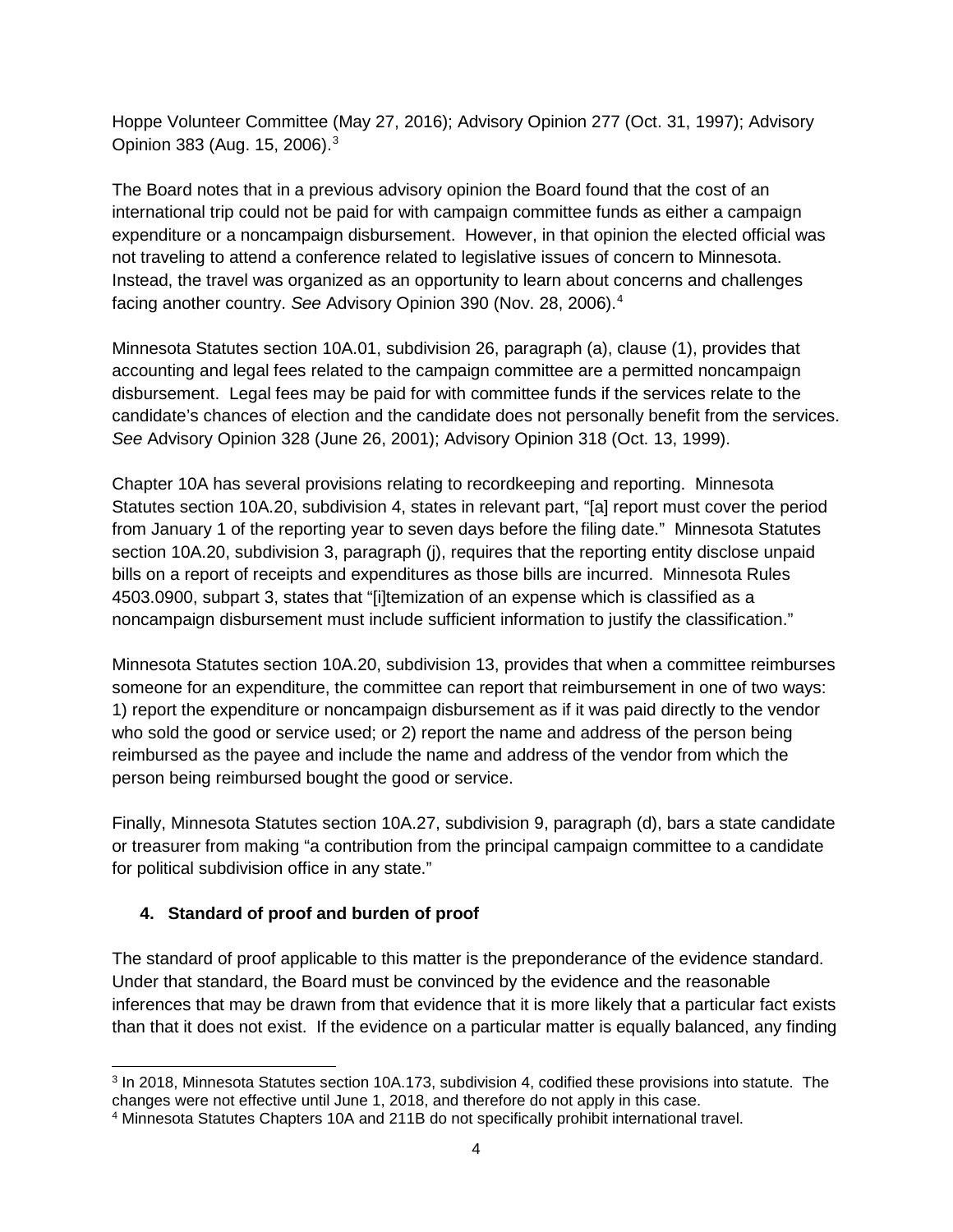based on that evidence is not proven by a preponderance of the evidence. *See* Findings in the matter of the complaint of Brian Wojtalewicz regarding Tim Miller, Citizens for Tim Miller, Southern Minnesota Beet Sugar Cooperative PAC, and Renville County Republican Party of Minnesota (Jan. 9, 2018).

In investigations involving Minnesota Statutes section 211B.12, the committee that spent the money has the burden of proving, by a preponderance of the evidence, that the expenditure was for a purpose allowed under that statute. Therefore, regarding the claimed noncampaign disbursements at issue in the present case, the Omar committee has the burden of proving the disbursements were for a purpose allowed under Minnesota Statutes section 211B.12. *See* Findings in the matter of the John Lesch for State Representative Committee (Aug. 1, 2017).

# **5. Analysis**

# **2016 LEGAL FEES**

The complaint alleged that the Omar committee used campaign funds to pay for her marital dissolution because the committee's 2016 year-end report of receipts and expenditures showed a \$2,250 payment to the Kjellberg Law Office in 2016 for "legal fees." The Omar committee's report did not include sufficient information to show that the expense was a noncampaign disbursement, as required by Minnesota Rules 4503.0900, subpart 3.

During the investigation, the Omar committee provided responses explaining that after Rep. Omar won the primary for Minnesota House of Representatives District 60B in August 2016, a blog posted an article with allegations that Rep. Omar was not married to the person she referred to as her husband, and that she was actually married to her brother as part of an immigration scheme. The Omar committee created a crisis committee to respond to the allegations. The crisis committee included Carla Kjellberg, an attorney who represented Rep. Omar and the Omar committee with respect to the crisis. Ms. Kjellberg also represented Rep. Omar in Rep. Omar's marital dissolution. Ms. Kjellberg and some in the crisis committee believed that the allegations required a response and that they needed to see what was in Rep. Omar's immigration and financial records in order to prepare that response. At some point, there were media reports that the U.S. Attorney's Office was investigating the immigration status of Rep. Omar. On August 22, 2016, the U.S. Attorney's Office issued a statement that it was not investigating, nor had it requested an investigation into Rep. Omar.

The Omar committee provided additional information showing that the \$2,250 payment from the committee was reimbursement for two payments that the Kjellberg Law Office had made purportedly as part of its crisis management legal services for the committee. The additional information included two invoices that the Kjellberg Law Office had mailed to Rep. Omar directly, not to the Omar committee. The first was mailed on August 31, 2016, and asked for reimbursement of a \$1,500 payment that the Kjellberg Law Office had made to the accounting firm of Frederick & Rosen, Ltd. The second was mailed on September 30, 2016, and asked for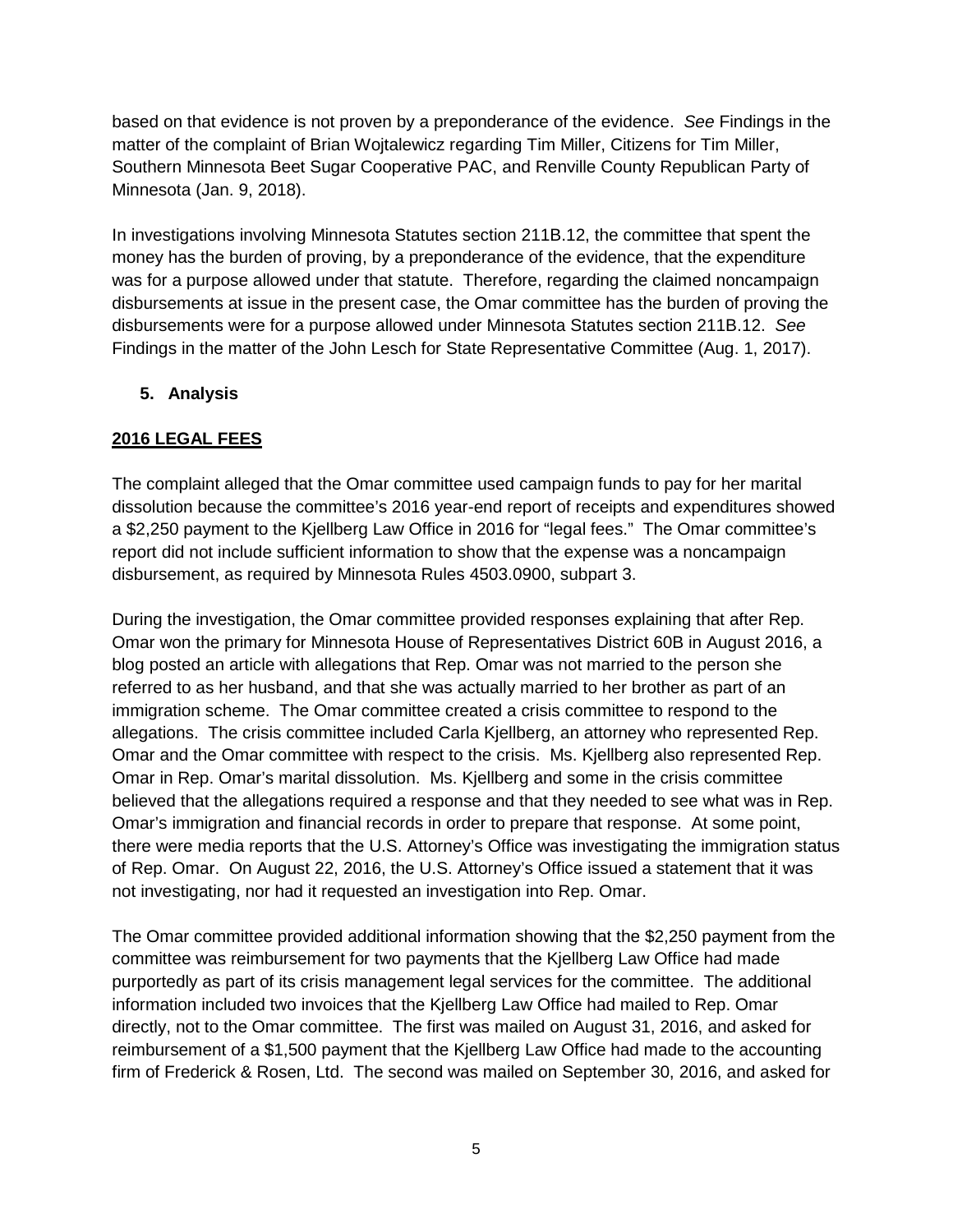reimbursement of a \$750 payment that the Kjellberg Law Office had made to the law firm of De Leon & Nestor, LLC.

The invoices showed that the law firm of De Leon & Nestor, LLC had billed the Kjellberg Law Office \$750 for obtaining Rep. Omar's immigration records directly from the federal government. Rep. Omar's family already had copies of these records. However, the crisis committee asked for them directly from the federal government so that it could show that the records had been independently obtained and reviewed. Obtaining copies of the records directly from the federal government therefore benefitted the Omar committee and provided no personal benefit to Rep. Omar. The \$750 reimbursement payment from the Omar committee to the Kjellberg Law Office for the De Leon & Nestor invoice therefore was properly classified as a noncampaign disbursement.

The invoices also showed that the accounting firm of Frederick & Rosen, Ltd. had billed the Kjellberg Law Office \$1,500 for services for "Hirsi/Omar 2015 & 2014" on September 1, 2016. While the initial purpose of retaining Frederick & Rosen may have been to obtain and review financial records, Ms. Kjellberg stated that there was some personal benefit to Rep. Omar from the services as there was an issue with her tax returns that needed to be corrected regardless of her status as a candidate. In their depositions, neither Ms. Kjellberg nor Rep. Omar described how the services benefitted the committee.<sup>[5](#page-5-0)</sup> The Omar committee later provided additional explanatory information regarding the services provided by Frederick & Rosen. The crisis committee had Frederick & Rosen prepare releases for Rep. Omar and Mr. Hirsi to sign in order for Frederick & Rosen to obtain Rep. Omar's and Mr. Hirsi's filed joint tax returns for 2014 and 2015. Frederick & Rosen then reviewed the documents obtained from the Internal Revenue Service on behalf of the Omar committee. However, there is no substantive evidence in the record to show that the services benefitted the Omar committee, and the Omar committee has failed to prove, by a preponderance of the evidence, that the services from Frederick & Rosen were a permitted noncampaign disbursement under Minnesota Statutes section 211B.12. Rep. Omar must reimburse the committee the \$1,500 that was paid to the Kjellberg Law Firm for the services from Frederick & Rosen, Ltd.

Based on the analysis above, the preponderence of the evidence indicates that the \$2,250 paid to the Kjellberg Law Office was not payment for Rep. Omar's marital dissolution.

<span id="page-5-0"></span><sup>&</sup>lt;sup>5</sup> To the contrary, Ms. Kjellberg testified in her deposition:

Question: "Do you know, did Representative Omar's committee use any of the information that Frederick & Rosen provided as part of her response?"

Answer: "Probably not. That – this was correcting something that could have been detrimental to Ms. Omar."

Question: "Would the issue that was corrected, or potentially as least corrected, through this information from the Rosen firm been important for Representative Omar to correct regardless of her status as a candidate?"

Answer: "Yes, but probably not in the sense of urgency and necessity for professionals to do."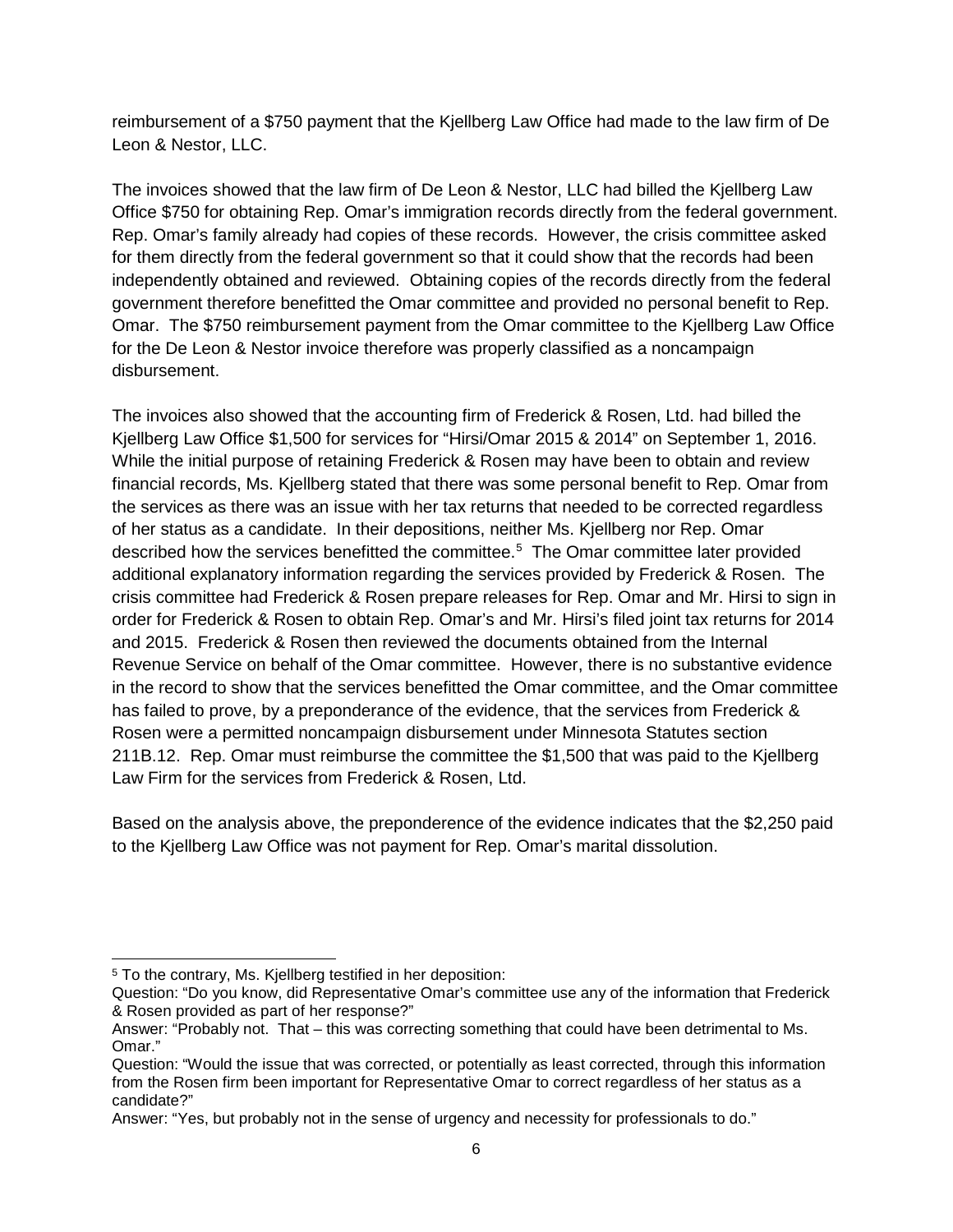## **REPORTING ISSUES**

The 2016 pre-general report of receipts and expenditures covered the period from January 1, 2016, through October 24, 2016, and was due on October 31, 2016. The Omar committee was required to include any obligations incurred during this time period on its 2016 pre-general report. The Omar committee's 2016 pre-general report, however, does not include the debts owed to Frederick & Rosen, Ltd. and De Leon & Nestor, LLC, which had been invoiced to Rep. Omar prior to the October  $24<sup>th</sup>$  cut-off date. In addition, the year-end report did not correctly report the reimbursement to the Kjellberg Law Office. The Omar committee therefore violated the reporting requirements in Minnesota Statutes section 10A.20.

# **2017 TRAVEL COSTS**

During Rep. Omar's deposition, she stated that part of the process for deciding what trips she would make was to confirm with the Minnesota House Research Office that the travel was allowed. Staff therefore interviewed Rep. Omar's legislative aide from the Minnesota House of Representatives and two staff members of the Minnesota House Research Office to obtain information regarding the travel that Rep. Omar reported for 2017. The legislative aide testified that travel opportunities being considered by Rep. Omar were presented to House Research Office staff for review before a decision was made to undertake the travel. Confidentiality rules applicable to the Minnesota House Research Office prevent its staff members from answering specific questions posed by Board staff regarding members of that body. Therefore, the staff members deposed did not provide any information regarding travel undertaken by Rep. Omar or inquiries regarding travel from Rep. Omar's legislative staff.

However, House Research staff did explain that generally when they discuss whether a member can accept something of value, for example, travel and lodging reimbursement, from an organization or individual, they discuss whether that would violate the gift prohibition. They specifically discuss whether the gift is from a lobbyist, a lobbyist principal, or a foreign government because of the gift ban provisions of Minnesota Statutes section 10A.071 and other provisions in legislative rules applicable to Minnesota House members. They do not give advice about whether members can use campaign committee funds for travel purposes; rather, they commonly refer members to the Board for campaign committee issues. The Omar committee did not contact Board staff for information on the appropriateness of using committee funds for the travel reviewed in this investigation.

**Boston Unity Rally for Deeqo Jibril.** Only one travel cost was reported as a campaign expenditure on the committee's 2017 year-end report: the Delta Air Lines payment of \$337.40, which was described as "to Boston to speak at rally." The Omar committee stated that the purpose of this trip was to attend a unity rally in Boston, which was a response to a white supremacy rally planned in that city. During her deposition, Rep. Omar stated that she was in Boston to attend the unity rally in opposition to the white supremacy rally and that when the white supremacy rally was cancelled, the opportunity to speak at the unity rally also was cancelled.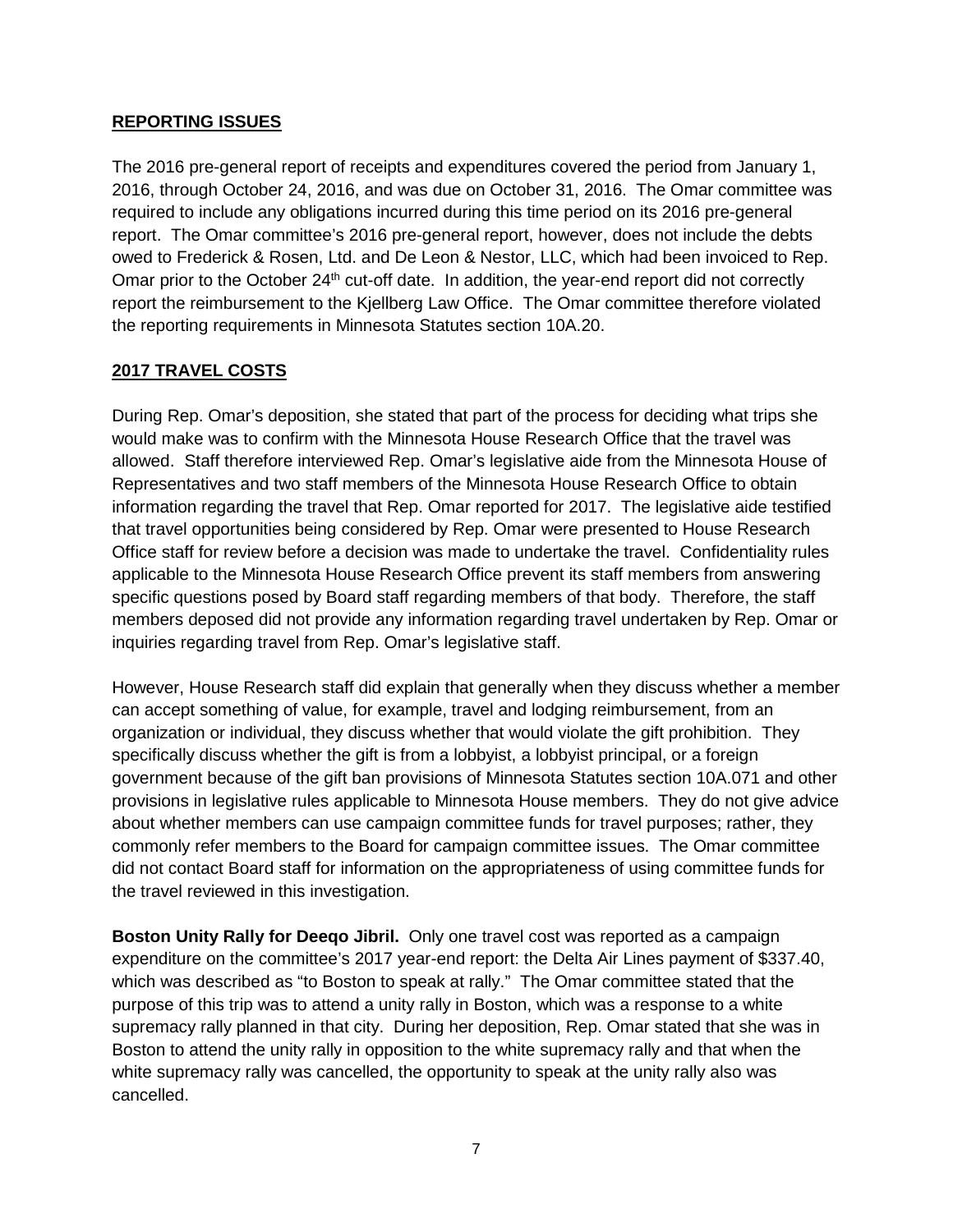Rep. Omar said that someone on her staff discovered that a Boston City Council candidate was also a Muslim woman and suggested that they meet. Rep. Omar stated that the Boston City Council candidate created a campaign event that featured Rep. Omar. The event titled "Unity Rally for Deeqo Jibril with Rep. Ilhan Omar and Rep. Liz Malia in West Roxbury" was promoted on Eventbrite several days before Rep. Omar traveled to Boston. Minnesota Statutes section 10A.27, subdivision 9, bars a candidate from making "a contribution from the principal campaign committee to a candidate for political subdivision office in any state." (Emphasis added.) Rep. Omar acknowledged that she spoke at the campaign event for a Boston City Council candidate. While Rep. Omar's appearance in itself would not constitute a committee contribution to the Boston City Council candidate's campaign, the expenditure of committee funds to pay for Rep. Omar to travel to Boston, thereby enabling her to speak at the candidate's campaign event, would constitute an in-kind contribution from the Omar committee to the candidate for Boston City Council. Further, the cost of the trip would not have qualified as a noncampaign disbursement for a cost of serving in office even if Rep. Omar had spoken at the unity rally event because attending that event would not have helped Rep. Omar in the performance of her duties as a legislator. Therefore, the \$337.40 for the Boston trip must be repaid to the committee by Rep. Omar.

The remaining travel costs on the Omar committee's 2017 year-end report were categorized as noncampaign disbursements. Minnesota Statutes section 10A.01, subdivision 26, paragraph (a), clause (10), provides that noncampaign disbursements include payment for the candidate's expenses for serving in public office. Travel expenses can fall within this category when the reason for the candidate's attendance at the event is to help the candidate in the performance of the duties of the office held and the candidate would not have attended the event if the candidate were not an office holder.

**The European Young Leaders Conference in Estonia.** The total noncampaign disbursements for this trip were \$1,700.80 for airfare (\$564.40 on Delta Air Lines, \$815.58 on Estair OU Tallin, and \$320.82 on KLM Royal Dutch Airlines). Rep. Omar's state legislative aide, Connor McNutt, stated in his deposition that Rep. Omar's costs to attend the conference in Estonia were originally paid for by the conference organizers. Rep. Omar gave a speech at the conference. As described in the conference agenda, several substantive sessions at the conference related to, and may have been helpful for several of the legislative issues Rep. Omar worked on while in the Minnesota House. Rep. Omar stated in her deposition that she was sick during the conference but that she attended the entire event. Mr. McNutt also stated that the travel costs paid for by the Omar committee were related to Rep. Omar missing her return flight due to that illness. Thus, the only cost to the Omar committee was the cost in securing return flights due to the inability of Rep. Omar to use the travel paid for by the conference. Under circumstances where the cost of attending the conference qualifies as a cost of serving in office the Board concludes that unavoidable costs to reschedule return flights from that conference may be paid for with committee funds.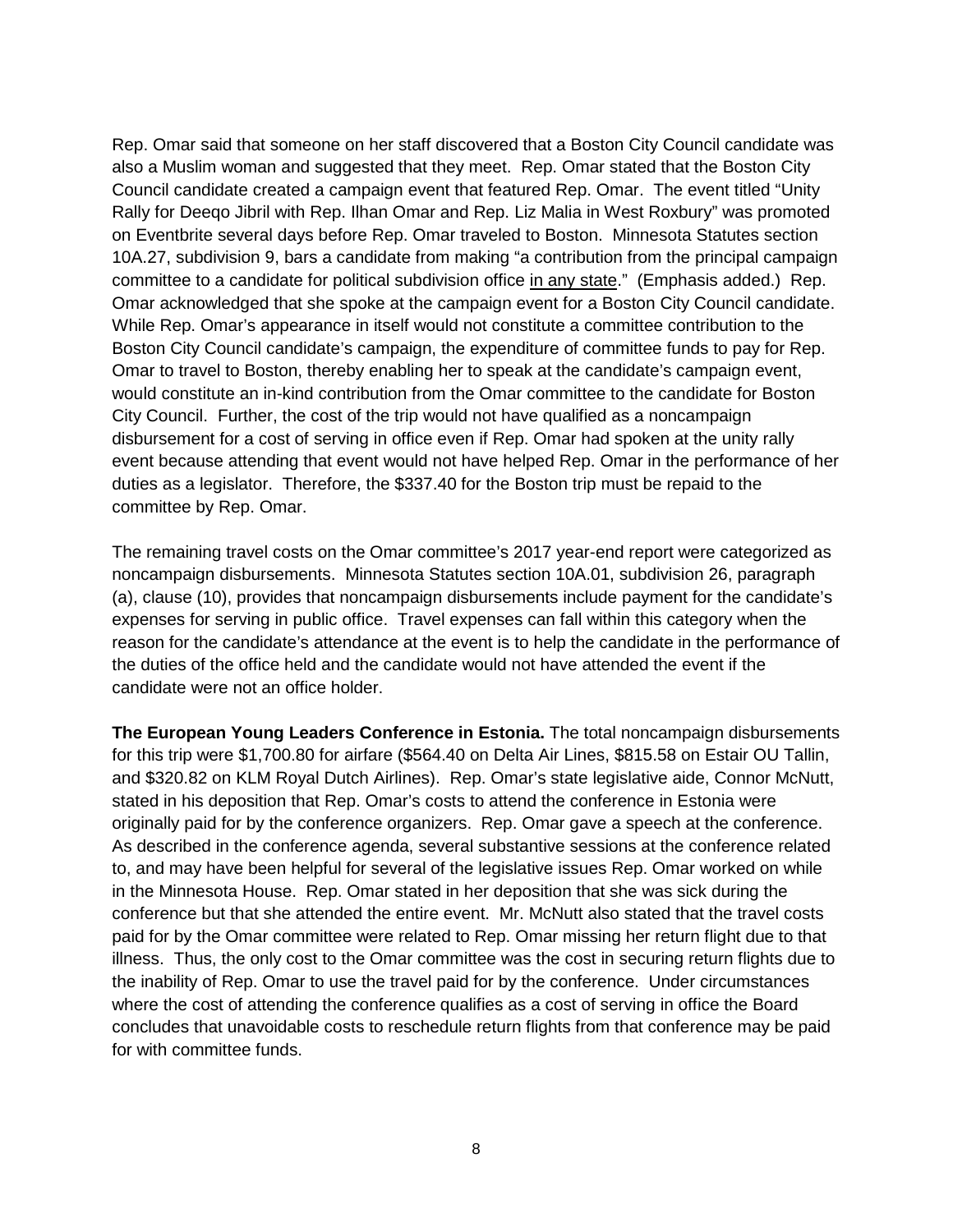**The Girl Up UN Conference in Washington D.C.** The amount reported by the committee as a noncampaign disbursement was \$581.43 for Rep. Omar's hotel stay. Rep. Omar gave a speech and was interviewed by a young woman from South America. The conference was a leadership conference for girls. While Rep. Omar would not have been asked to participate in the Girl Up UN Conference if she had not been elected to the Minnesota House, her participation did not assist Rep. Omar in the performance of her duties as a legislator. Therefore, the Omar committee could not pay the \$581.43 for hotel costs as a noncampaign disbursement. Rep. Omar must repay her committee \$581.43.

**The People for the American Way's America's Cabinet meeting in New York.** The committee reported a noncampaign disbursement in the amount of \$611.20 for airline fees to attend a Young Elected Officials<sup>[6](#page-8-0)</sup> conference. This payment, however, actually was made so that Rep. Omar could attend a planning meeting in New York regarding her participation in the People for the American Way's America's Cabinet. The America's Cabinet webpage states that its purpose is to work to educate and inform the general public about what the national government should be doing to support communities across the country.<sup>[7](#page-8-1)</sup> Rep. Omar attended the planning meeting in April 2017 but the America's Cabinet project was not announced publicly until January 2018. While Rep. Omar would not have been asked to participate in the America's Cabinet had she not been elected to the Minnesota House, her participation did not assist Rep. Omar in the performance of her duties as a legislator. Therefore, the Omar committee could not pay the \$611.20 for airfare as a noncampaign disbursement. Rep. Omar must repay her committee \$611.20.

**The National Immigrant Justice Center Human Rights Awards in Chicago.** The reported noncampaign disbursement for this event was \$232.20 for airfare. Rep. Omar was the keynote speaker at the organization's annual Human Rights Awards luncheon and received the Jeanne and Joseph Sullivan Award. The website for the National Immigrant Justice Center states that the annual Human Rights Awards luncheon "draws more than 800 Attendees and provides critical funding for NIJC to ensure that it can continue to promote human rights and access to justice for immigrants."<sup>[8](#page-8-2)</sup> While Rep. Omar would not have been the recipient of the award or the keynote speaker at the event had she not been elected to the Minnesota House, this event was clearly a fundraising event for the National Immigrant Justice Center. Additionally, attending the event did not assist Rep. Omar in the performance of her duties as a legislator. Therefore, the Omar committee could not pay the \$232.20 for airfare as a noncampaign disbursement. Rep. Omar must repay her committee \$232.20.

**The African Network of Southwest Florida's Annual Gala in Fort Myers (referred to on the 2017 year-end report as the Somali New Arrival Conference)**. The committee reported a noncampaign disbursement in the amount of \$207 for airline fees to attend the "Somali New Arrivals Conference." The committee acknowledges that this was incorrect, as Rep. Omar

<span id="page-8-0"></span><sup>&</sup>lt;sup>6</sup> The Young Elected Officials Network is a leadership development program of the organization People for the American Way.

<span id="page-8-1"></span><sup>7</sup> <http://www.pfaw.org/campaign/americas-cabinet/>

<span id="page-8-2"></span><sup>8</sup> https://immigrantjustice.org/calendar/nijc-human-rights-awards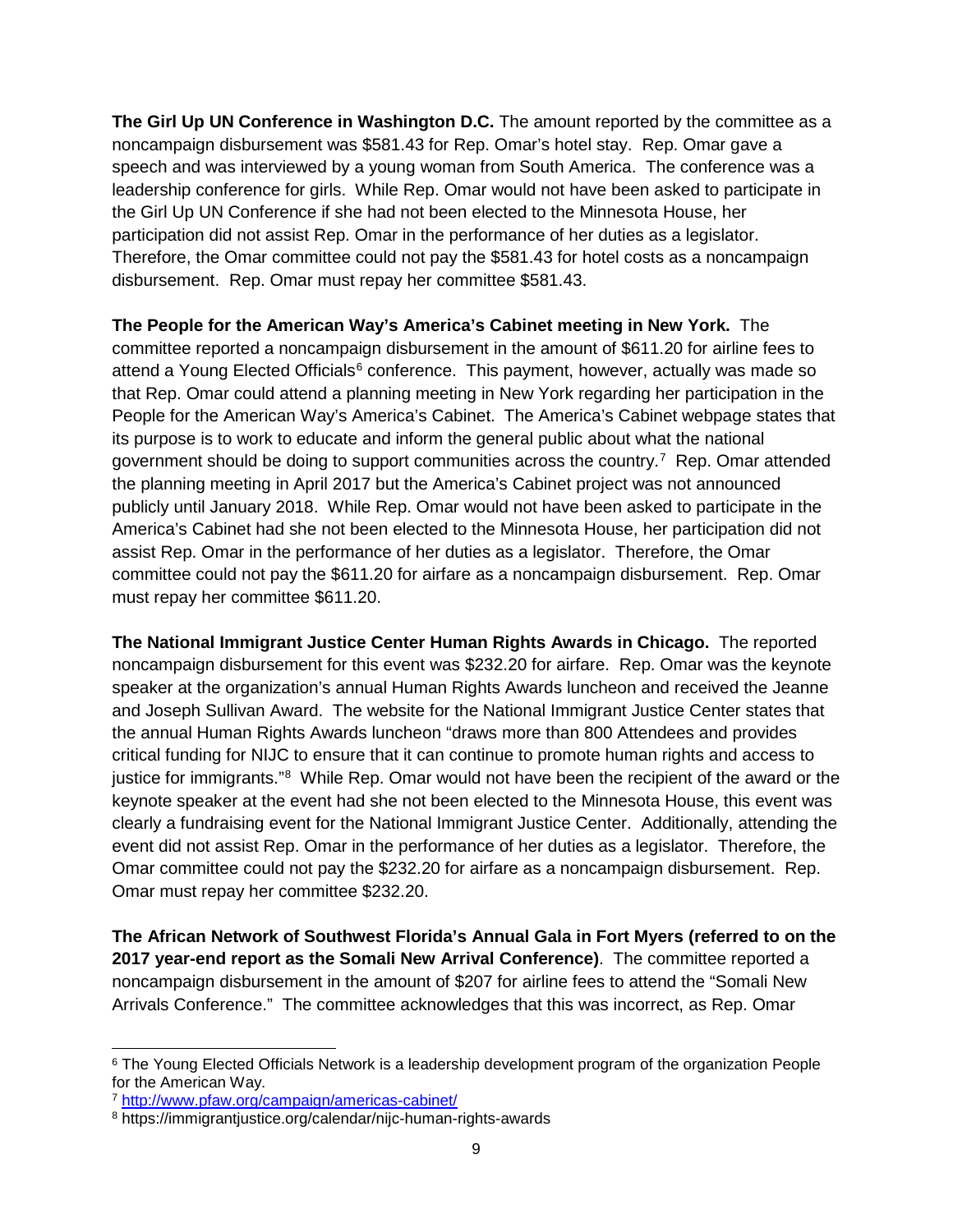attended the African Network of Southwest Florida's Annual Gala.<sup>[9](#page-9-0)</sup> Rep. Omar was the keynote speaker at the organization's annual gala, which was a fundraiser for the organization. Rep. Omar was also paid \$800 for her speech at the event.<sup>[10](#page-9-1)</sup> Although Rep. Omar might not have been the keynote speaker at this event had she not been elected to the Minnesota House, she did not attend this event to assist her in the performance of her duties as a legislator. Therefore, the Omar committee could not pay the \$207 airfare as a noncampaign disbursement. Rep. Omar must repay her committee \$207 for this expense.

# **Based on the body of evidence before it, the Board makes the following:**

# **Findings of fact**

- 1. Neighbors for Ilhan (Omar) is the principal campaign committee of Rep. Ilhan Omar.
- 2. In 2016, the Omar committee made a noncampaign disbursement of \$2,250 to the Kjellberg Law Office.
- 3. The Omar committee's 2016 year-end report stated only that the payment was for legal fees and did not explain what those fees were for or how they related to the committee.
- 4. The 2016 payment of \$2,250 from the Omar committee to the Kjellberg Law Office was not a payment for Rep. Omar's subsequent marital dissolution.
- 5. The \$2,250 payment was a reimbursement for two payments made by the Kjellberg Law Office. One payment of \$750 was made to De Leon & Nestor, LLC for obtaining immigration records and one payment of \$1,500 was made to Frederick & Rosen, Ltd. for services related to Mr. Hirsi's and Rep. Omar's filed joint tax returns of 2014 and 2015.
- 6. On August 31, 2016, the Kjellberg Law Office mailed an invoice to Rep. Omar for reimbursement of the \$1,500 payment to Frederick & Rosen, Ltd.
- 7. On September 30, 2016, the Kjellberg Law Office mailed an invoice to Rep. Omar for reimbursement of the \$750 payment to De Leon & Nestor, LLC.
- 8. The Omar committee's 2016 pre-general report, which covered the period of January 1, 2016, through October 24, 2016, does not include the incurred debt of \$1,500 owed to Frederick & Rosen, Ltd., or the \$750 owed to De Leon & Nestor, LLC.
- 9. The \$750 paid to De Leon & Nestor, LLC, was for legal services that benefitted the committee.

<span id="page-9-0"></span><sup>&</sup>lt;sup>9</sup> On two separate occasions counsel for the Omar committee confirmed that this expense was related to the African Network of Southwest Florida's Annual Gala.

<span id="page-9-1"></span><sup>10</sup> http://clerk.house.gov/public\_disc/financial-pdfs/2018/10024006.pdf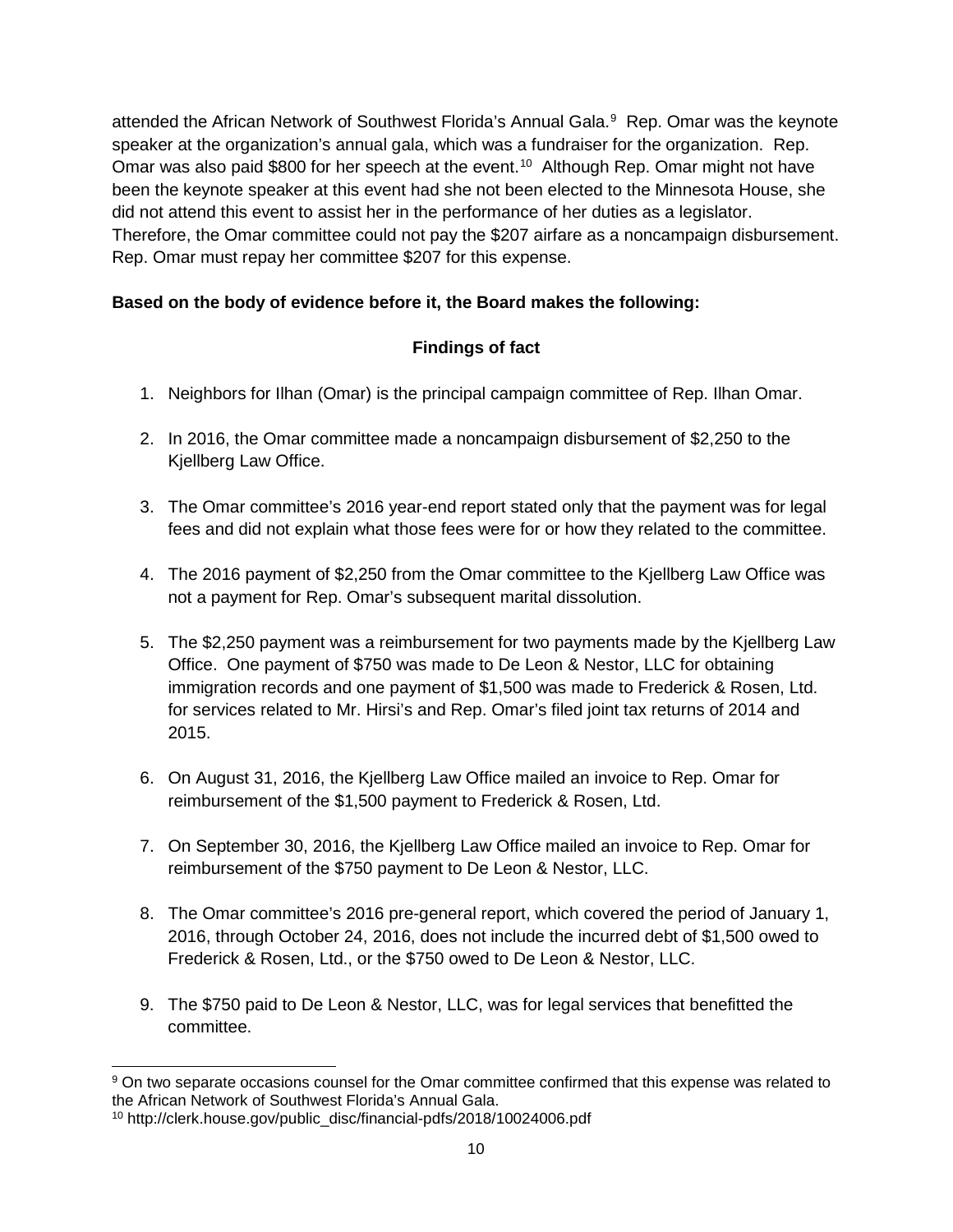- 10. There is no substantive evidence in the record to show that the \$1,500 paid to Frederick & Rosen, Ltd. was for services that benefited the Omar committee.
- 11. In 2017, the Omar committee paid \$337.40 for airfare to Boston so that Rep. Omar could make a speech at a unity rally and attend a campaign event for a local city council candidate.
- 12. In 2017, the Omar committee paid \$1,700.80 for airfare so that Rep. Omar could return from the European Young Leaders conference in Estonia. Rep. Omar's costs to attend the conference in Estonia were originally paid for by the conference organizers. This conference may have assisted Rep. Omar in performing her legislative duties and her invitation to the event was due to her status as a legislator. The travel costs paid for by the Omar committee were related to Rep. Omar missing her return flight due to illness.
- 13. In 2017, the Omar committee paid \$581.43 for a hotel stay so that Rep. Omar could give a speech and be interviewed by a young woman from South America at the Girl Up UN conference in Washington, D.C. While Rep. Omar would not have been asked to participate in the Girl Up UN Conference had she not been elected to the Minnesota House, she did not attend this event to assist her in her performance of her duties as a legislator.
- 14. In 2017, the Omar committee paid \$611.20 for airfare so that Rep. Omar could attend a meeting for the People for the American Way's America's Cabinet in New York. While Rep. Omar would not have been asked to participate in the America's Cabinet had she not been elected to the Minnesota House, she did not attend this event to assist her in her performance of her duties as a legislator.
- 15. In 2017, the Omar committee paid \$232.20 for airfare so that Rep. Omar could be the keynote speaker at the National Immigrant Justice Center's annual Human Rights Awards luncheon and receive the Jeanne and Joseph Sullivan Award. While Rep. Omar would not have been the recipient of the award or the keynote speaker at the event had she not been elected to the Minnesota House, this event was a fundraising event for the National Immigrant Justice Center. Additionally, she did not attend this event to assist her in her performance of her duties as a legislator.
- 16. In 2017, the Omar committee paid \$207 for airfare so that Rep. Omar could be the keynote speaker at the African Network of Southwest Florida's Annual Gala. Rep. Omar was paid \$800 for her speech at the event. While Rep. Omar might not have been the keynote speaker at this event had she not been elected to the Minnesota House, she did not attend this event to assist her in the performance of her duties as a legislator.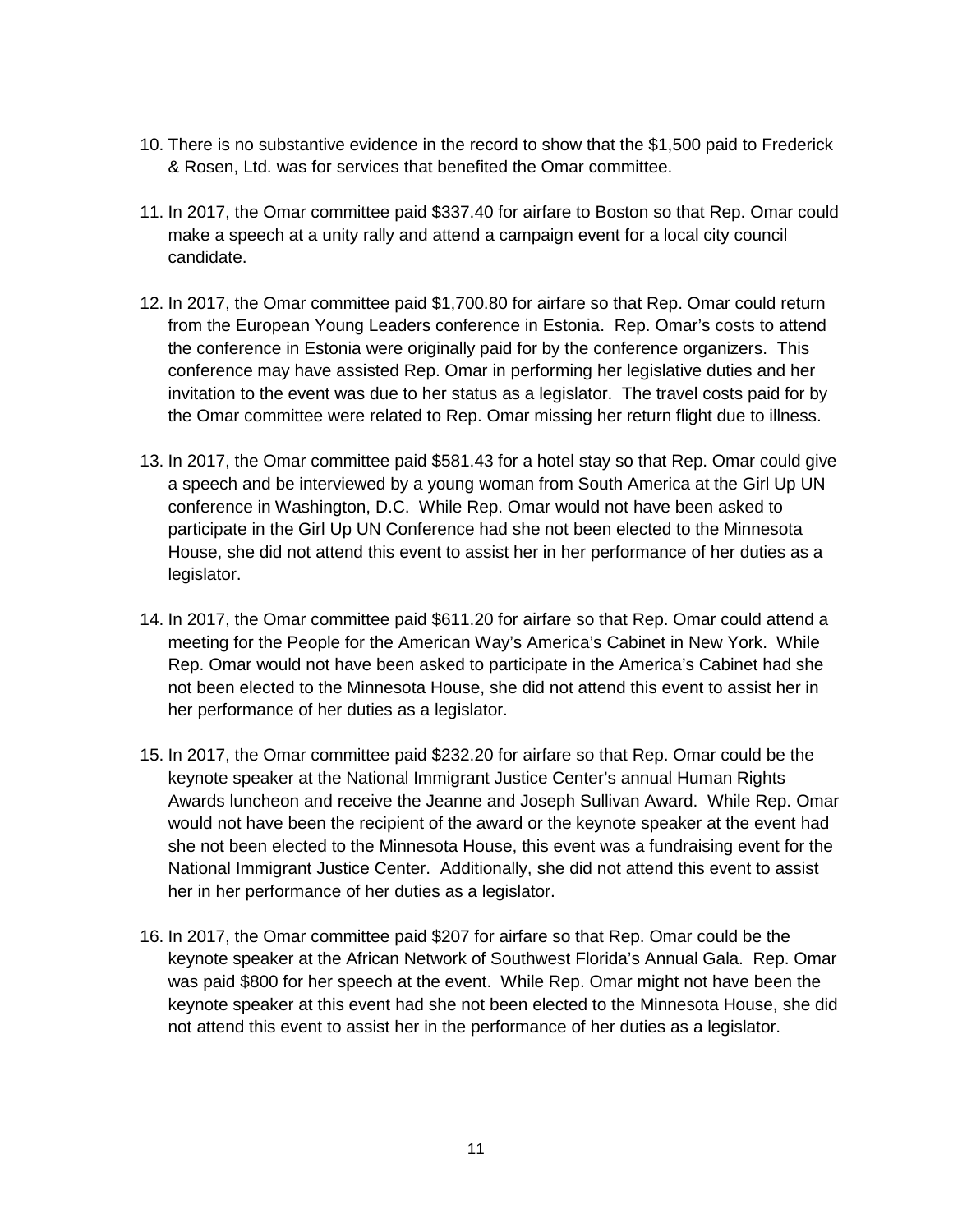# **Based on the above findings of fact, the Board makes the following:**

# **Conclusions of law**

- 1. The Omar committee's 2016 year-end report of receipts and expenditures did not include a description of the payment to the Kjellberg Law Office sufficient to justify that payment as a noncampaign disbursement as required by Minnesota Rules 4503.0900, subpart 3.
- 2. The Omar committee's 2016 pre-general report of receipts and expenditures did not include the Omar committee's debts of \$1,500 to Frederick & Rosen, Ltd. and \$750 to De Leon & Nestor, LLC, in violation of Minnesota Statutes section 10A.20, subdivision 3, paragraph (j), and subdivision 4.
- 3. The Omar committee has failed to meet its burden to prove, by a preponderance of the evidence, that the payment of \$1,500 to Frederick & Rosen, Ltd. was a permitted noncampaign disbursement under Minnesota Statutes section 211B.12.
- 4. The Omar committee made an in-kind contribution of \$337.40 in airfare to allow Rep. Omar to attend a campaign event in Boston for a local candidate in violation of Minnesota Statutes section 10A.27, subdivision 9, paragraph (d).
- 5. The Omar committee improperly paid the hotel costs for Rep. Omar's stay in Washington D.C. to give a speech and participate in an interview by a young woman for the Girl Up UN conference.
- 6. The Omar committee improperly paid the costs for Rep. Omar's travel to New York to attend a planning meeting for the America's Cabinet.
- 7. The Omar committee improperly paid the costs for Rep. Omar's travel to Chicago to accept an award at a fundraising luncheon for the National Immigrant Justice Center.
- 8. The Omar committee improperly paid \$207 for Rep. Omar's travel to Florida to receive an honorarium for attending the gala for the African Network of Southwest Florida in violation of Minnesota Statutes section 211B.12.

# **Based on the foregoing findings and conclusions, the Board issues the following:**

#### **Order**

1. The Omar committee must file an amended 2016 pre-general report disclosing the amounts owed for immigration services and obtaining and reviewing the joint tax returns, and must fully describe the purpose of those expenses within ten days of the date of this order.